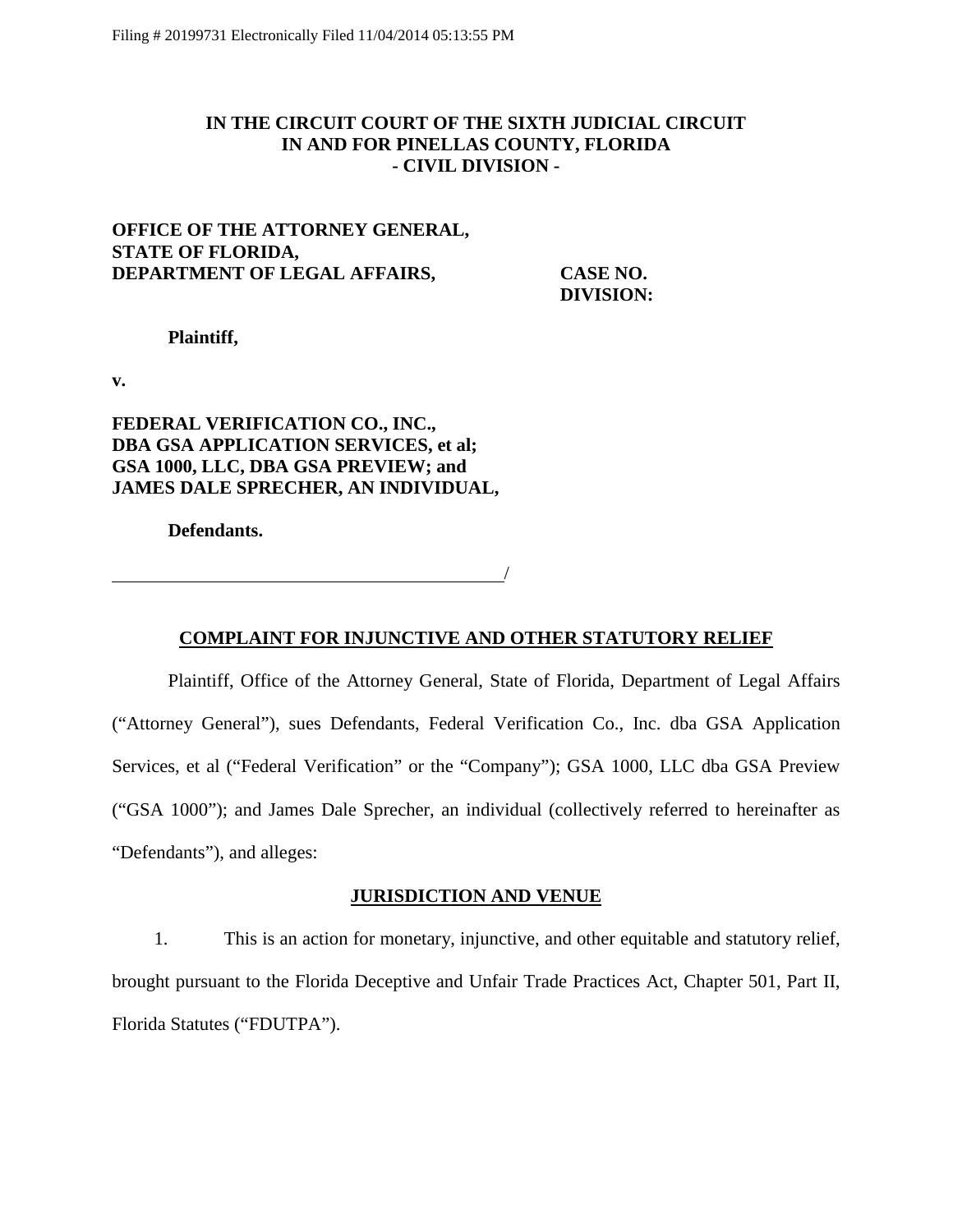2. This court has jurisdiction pursuant to the provisions of Chapter 501, Part II, Florida Statutes. The Office of the Attorney General seeks relief in an amount greater than Fifteen Thousand Dollars (\$15,000.00), exclusive of interest, costs, and attorneys' fees.

3. The violations alleged herein affect more than one judicial circuit of the State of Florida.

4. Venue is proper in this court as the statutory violations alleged herein have occurred within Pinellas County. The principal place of business or places of business for Federal Verification and GSA 1000 are in Pinellas County. Defendant, James Dale Sprecher, is a resident of Florida, and resides in Pinellas County, Florida.

5. All other conditions precedent to this action have occurred.

### **THE PARTIES**

6. Plaintiff is the enforcing authority of Chapter 501, Part II, Florida Statutes, and is authorized to bring this action and to seek injunctive and other statutory relief, including restitution and civil penalties.

7. Plaintiff has conducted an investigation of the matters alleged herein, and Attorney General Pam Bondi has determined that this enforcement action serves the public interest.

8. Defendant Federal Verification Co., Inc., at all times material hereto, has been and is a Florida corporation with its principal place of business at 3925 Tampa Road, Oldsmar, FL 34677; currently or formerly doing business as GSA Pittsburgh and GSA Pennsylvania, with offices at One Oxford Centre, 301 Grant St., Ste. 4300, Pittsburgh, PA 15219; doing business as GSA Greenville and GSA South Carolina at 7003 Pelham Rd., Ste. C, Greenville, SC 29615; and doing business as GSA Texas at 3901 Arlington Highlands Blvd., Ste 200, Arlington, TX 76108;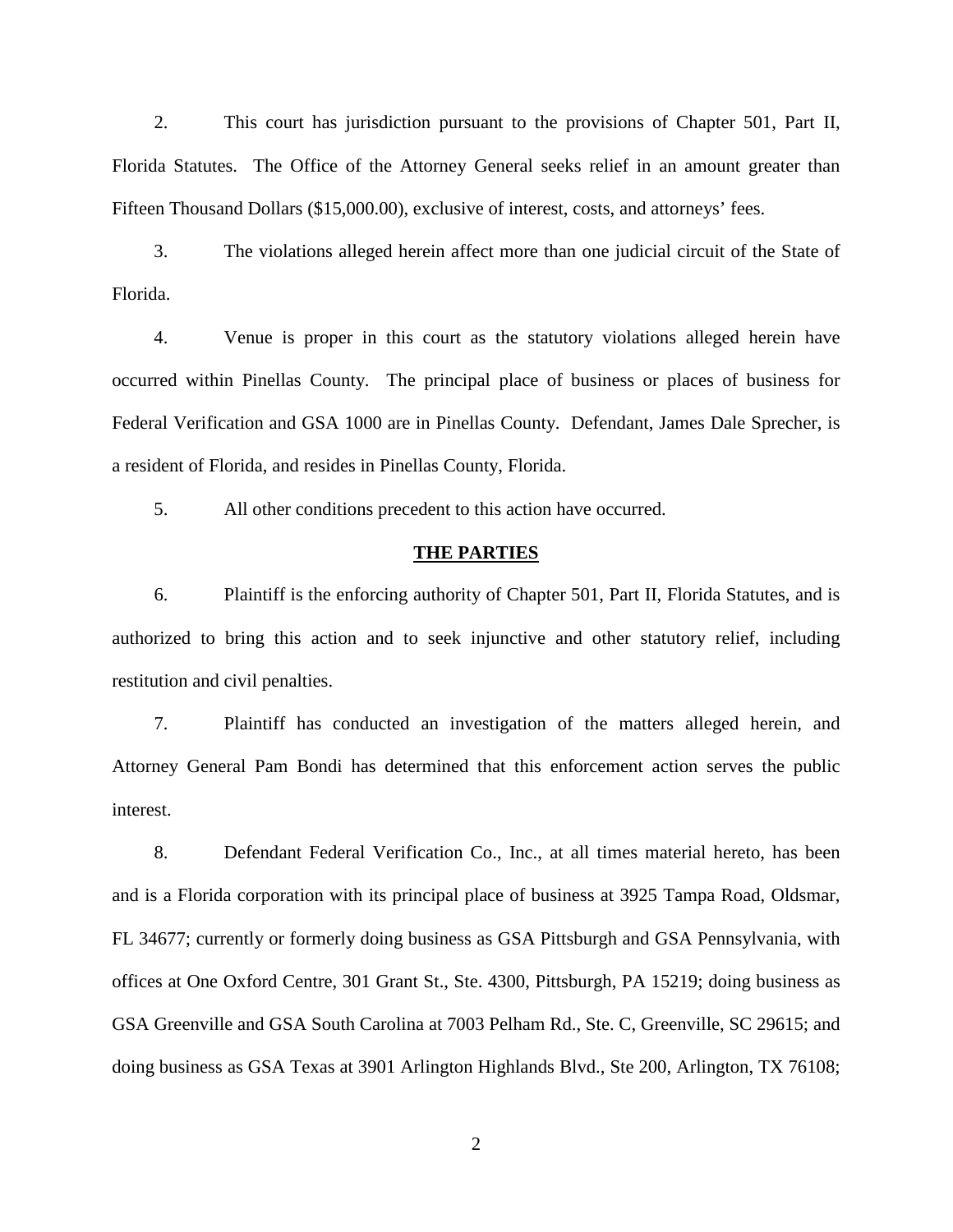and doing business under other business names at numerous locations. Federal Verification has currently or formerly operated under the name of GSA Applications and numerous other fictitious or other names, including by way of example:

| <b>Advisory Associates</b>                  | Gov DocuPrep, The                           | <b>GSA</b> Specialists                |
|---------------------------------------------|---------------------------------------------|---------------------------------------|
| Advisory Organization, The                  | <b>Government Awards Consulting</b>         | <b>GSA</b> Tampa                      |
| <b>Alliance Publishing</b>                  | Government Consulting Corp.                 | <b>Increased Federal Solutions</b>    |
| <b>American Strategy Consultants</b>        | <b>Government Consulting</b><br>Specialists | K&J's Managed Solutions               |
| <b>Bridgewater Consulting Group,</b><br>The | <b>Government Marketing Advisors</b>        | Market GSA                            |
| Commercial Connections &                    | <b>Government Verification</b>              | <b>National Government</b>            |
| <b>Research Center</b>                      |                                             | Specialists                           |
| <b>Contract Award Services</b>              | <b>GSA 1000</b>                             | <b>National GSA Consultants</b>       |
| Creative Concept Group, LLC                 | <b>GSA Alliance</b>                         | <b>National Processing Center</b>     |
| <b>GSA Processing Group</b>                 | <b>GSA Application Services</b>             | <b>National Procurement</b><br>Center |
| <b>GSA South Carolina</b>                   | <b>GSA Awards</b>                           | PCP Tampa Road, LLC                   |
| GSA Pennsylvania                            | <b>GSA</b> Consultants                      | Rapid GSA                             |
| <b>GSA</b> Applications                     | <b>GSA Consultants Online</b>               | Service GSA                           |
| <b>Express Procurement Group</b>            | <b>GSA Dallas</b>                           | Tampa Bay GSA                         |
| <b>Fed Government Advisors</b>              | <b>GSA</b> Discount                         | Tampa GSA                             |
| <b>Fed Government Consultant</b>            | <b>GSA</b> DocuPrep                         | <b>Target GSA</b>                     |
| <b>Fed Government Consultants</b>           | <b>GSA Government Consultants</b>           | The Lewisburg Group, Inc.             |
| <b>Fed Government Specialists</b>           | <b>GSA</b> Greenville                       | The Verification Co.                  |
| <b>Federal Suppliers Guide</b>              | <b>GSA</b> London                           | <b>Professional Government</b>        |
|                                             |                                             | Preparations                          |
| Federal Suppliers Guide Inc.                | <b>GSA Pittsburgh</b>                       | <b>United Procurement</b>             |
|                                             |                                             | Specialists                           |
| Federal Verification Co. Inc.               | <b>GSA Preview</b>                          | <b>United Strategy Consultants</b>    |
| FEMA Today                                  | GSA Processors Co.                          | <b>USA Strategy Group</b>             |
| GAC Offices (DC)                            | <b>GSA Schedule Aid</b>                     | <b>US Consulting Specialists</b>      |
| GDI                                         | <b>GSA Schedule Service</b>                 |                                       |

Defendant Federal Verification promotes its businesses through numerous websites, including:

| americanstrategyconsultants.biz | gsapennsylvania.com    |
|---------------------------------|------------------------|
| ccgbusiness.com                 | gsaprocessinggroup.com |
| ccgops.com                      | gsaprotege.com         |
| contractawardservices.com       | gsascheduleservice.com |
| gsaconsultantsonline.com        | gsaspecialists.com     |
| creativeconceptgroup.net        | gsaspending.com        |
| expressprocurementgroup.biz     | gsasouthcarolina.com   |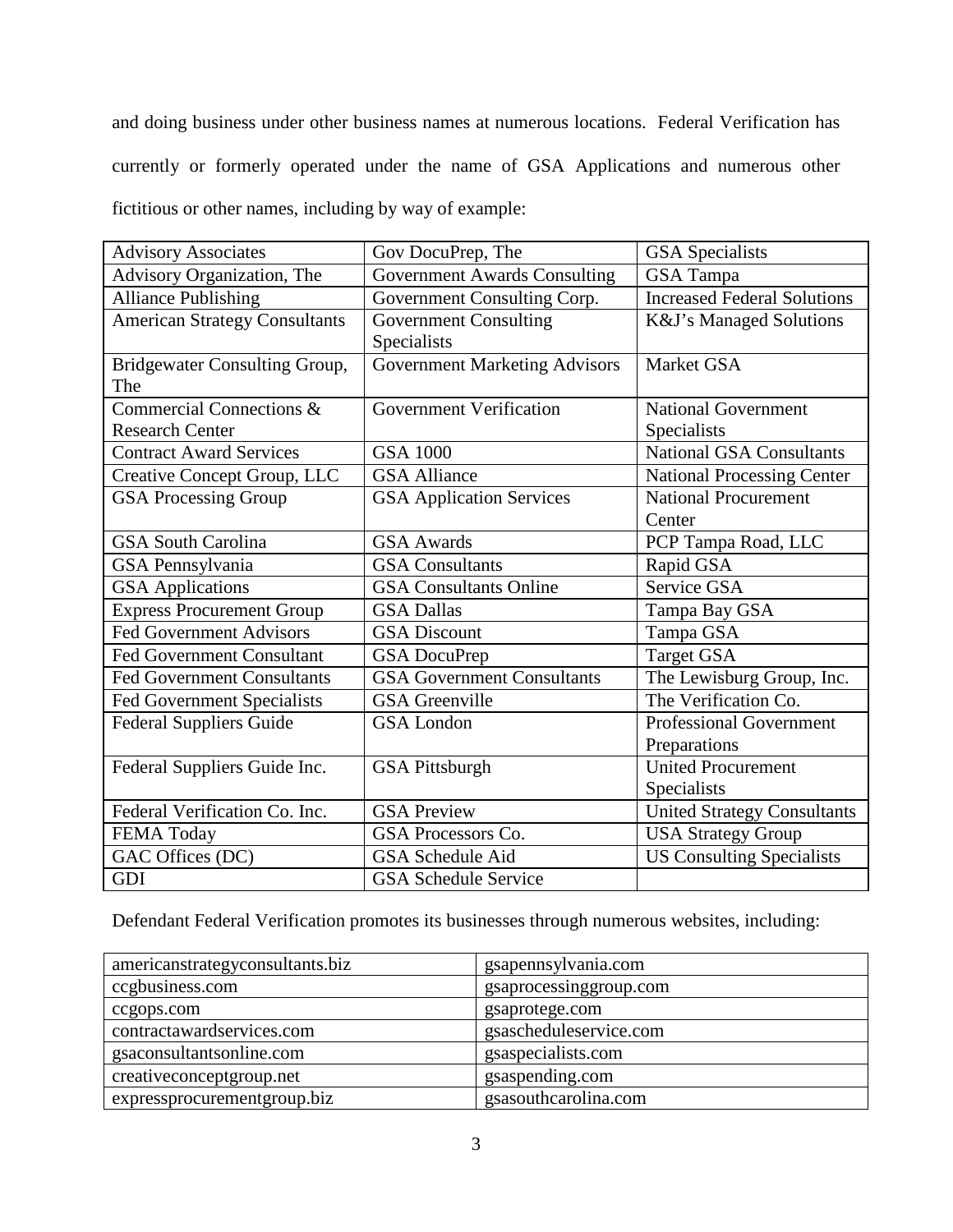| fedgovadvisors.com                 | increased federal solutions.com        |
|------------------------------------|----------------------------------------|
| federalgovconsultant.com           | marketgsa.com                          |
| fedspend.com                       | masgovernmentexpert.com                |
| federalverification.com            | national government advisors.com       |
| fedgovspecialists.com              | nationalgsa.com                        |
| govconsultingcorp.com              | nationalprocessingconsultants.biz      |
| govconsultants.biz/contact-us      | nationalprocurementconsultants.com     |
| govconsultingcorp.com              | pittfedbiz.com                         |
| govdocapp                          | professionalgovernmentpreparations.com |
| govdocuprep.com                    | scfedbiz.com                           |
| govmarketingconsultants.com        | servicegsa.com                         |
| govmarketexpert.com                | thelewgroup.com                        |
| governmentcontractingsolutions.biz | thelewisburg group.com                 |
| government marketing advisors      | unitedprocurementspecialists.biz       |
| gsa100.com                         | unitedstrategyadvisors.biz             |
| gsaapplications.com                | unitedstrategyadvisors.com             |
| gsaconsultantsonline.com           | unitedstrategyconsultants.com          |
| gsadallas.com                      | usconsultingspecialists.com            |
| gsadocprep.biz                     | usconsultingspecialists.biz            |
| gsadocprep.com                     | washingtonandleeconsultinggroup.com    |
| gsagreenville.com                  | winbids.org                            |
| gsagovconsultants.com              | winbidspro.org                         |
| gsalondon.co.uk                    |                                        |

9. Defendant GSA 1000, at all times material hereto, has been and is a Florida limited liability company with its principal place of business at 3925 Tampa Road, Oldsmar, FL 34677; currently or formerly doing business as GSA Preview. GSA 1000 has conducted operations using common management, control, personnel, offices and business practices with Federal Verification.

10. Defendant James Dale Sprecher ("Sprecher") is an individual and, at all times material hereto, has resided in Pinellas County, Florida. Sprecher directly participates in and manages, operates, and controls the operations of Federal Verification and GSA 1000 and, on information and belief, holds a direct or indirect interest in Federal Verification and GSA 1000.

11. At all times material hereto and at least within four (4) years before the filing of this action, Defendants, Federal Verification and GSA 1000, engaged in trade or commerce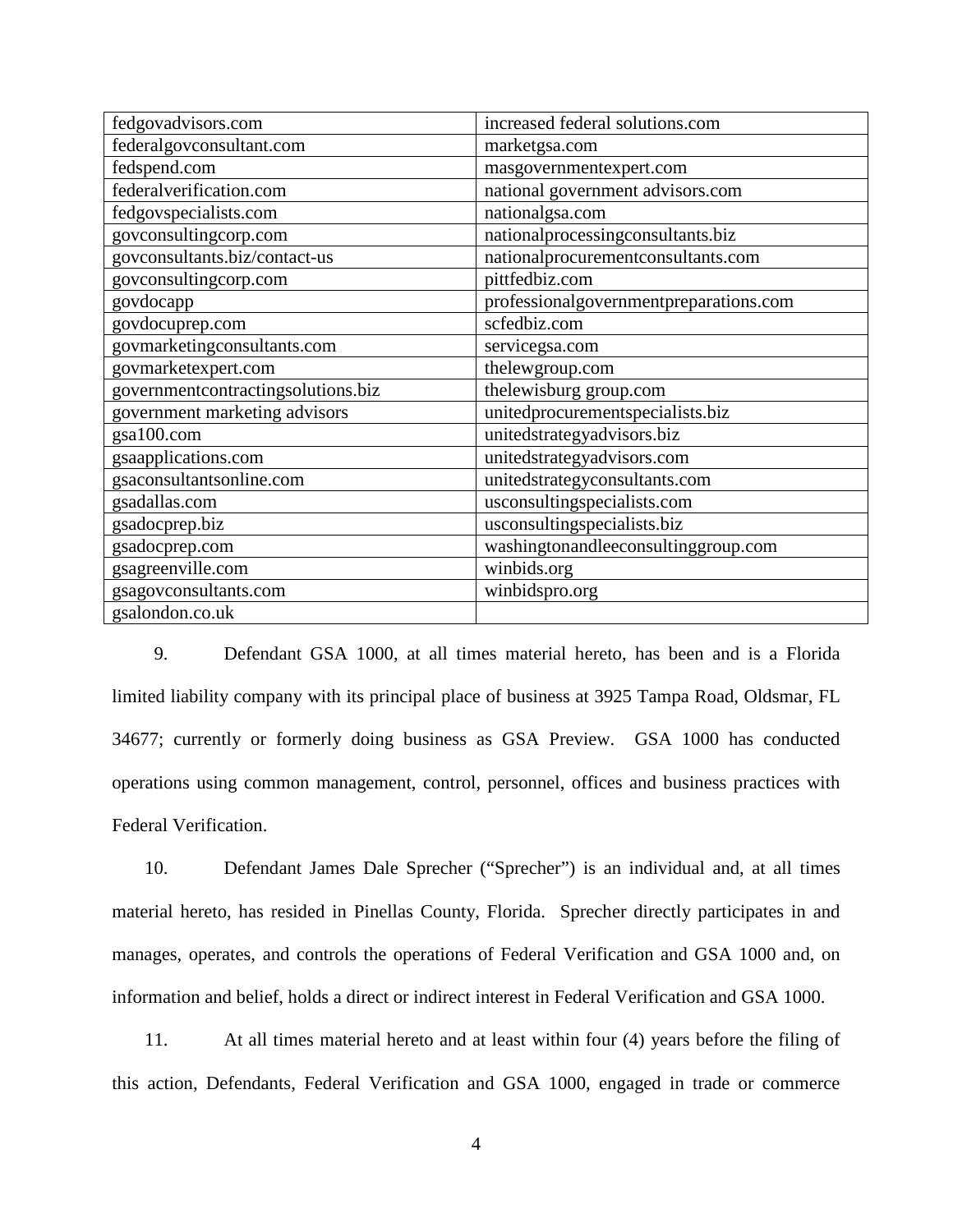within the definition of Section 501.203(8), Florida Statutes, by soliciting businesses in Florida and throughout the United States for U.S. General Services Administration ("GSA") application and related services in furtherance of obtaining an award of a GSA Contract. Businesses are "consumers" within the definition of Section 501.203(7), Florida Statutes.

#### **INTRODUCTION**

12. Federal Verification and GSA 1000, based in Oldsmar, Florida, solicit businesses through telemarketing and offer to prepare and submit an application on behalf of their client businesses for an award of a GSA Contract, often referred to as a "GSA Schedule" or "GSA Contract." A GSA Contract allows a business to sell goods and services to the federal government at pre-negotiated pricing.

13. Since 2010, the Attorney General's Office has received over 200 customer complaints against Federal Verification, doing business as GSA Application Services, and other associated business names and entities, including GSA 1000, alleging misleading business practices. Numerous customers have complained that they paid substantial fees and were promised that they were qualified for and would be awarded a GSA Contract. Instead these customers have not been awarded a GSA Contract nor had their application completed, much less submitted to the GSA in the time promised. Other complaints have been received from customers whose applications were submitted, but were rejected by GSA as not qualified, despite being guaranteed by the Company that their businesses qualified for a GSA Contract.

14. As an overview, Federal Verification through numerous business names operates as follows:

> a. The Company solicits business through telemarketing and expressly claims to be the GSA or impliedly claims affiliation with GSA in offering GSA application services;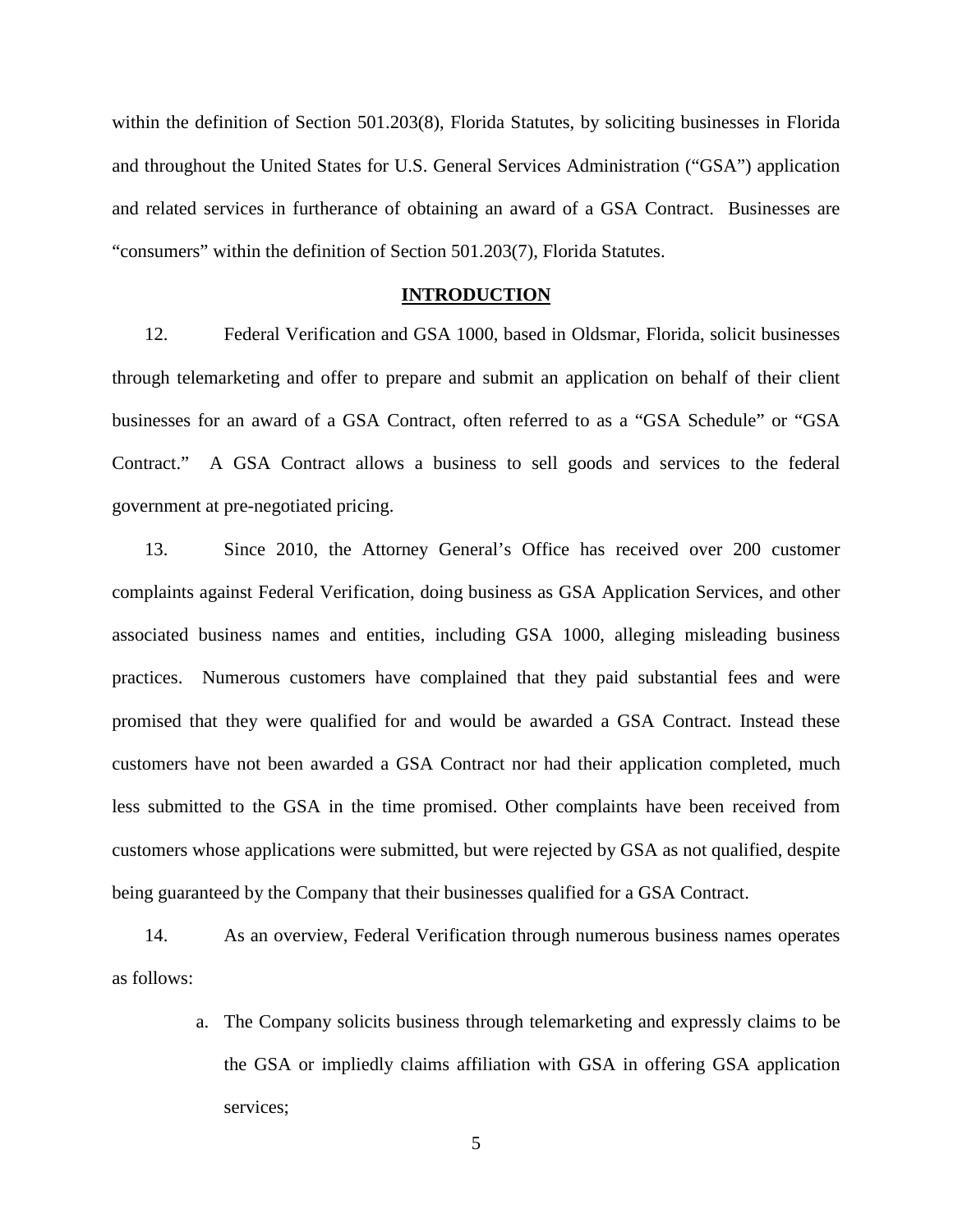- b. The Company makes false and misleading representations as to the likelihood of a customer successfully obtaining a GSA Contract, including assuring the business that it qualifies for a five-year to twenty-year GSA Contract award and is likely to obtain it in sixty (60) days to six (6) months; that there are governmentguaranteed minimum revenues upon a contract award; and a 100% guaranteed return on investment; and
- c. The Company collects advance fees from customers typically ranging from \$5,000 to \$8,000 and upwards to \$10,000, or substantial advance payments before beginning any services. The Company enrolls customers without diligent review of their circumstances, adequate disclosure of requirements pertaining to the customer or its products or services, or any regard as to the customer's meaningful probability of being awarded a GSA Contract.

15. Federal Verification conducts or has conducted business through more than sixty (60) fictitious business names, including, but not limited to, "GSA Applications," "Tampa GSA," and "GSA Processors," and more than fifty (50) websites. A number of these fictitious businesses list their business addresses in Washington, D.C., Virginia, or Maryland. The business names used to solicit new customers change frequently. Customers report that they have experienced difficulty in connecting the numerous unregistered fictitious names used by the Company, while trying to avoid hiring Federal Verification, and have engaged a firm unbeknownst to them to be part of the Company's operations.

### **DEFENDANTS' COURSE OF CONDUCT**

### U.S. General Services Administration or GSA Affiliation

16. Since at least 2009 and at least within four (4) years prior to the filing of this action and continuing, Federal Verification and GSA 1000 have solicited and telemarketed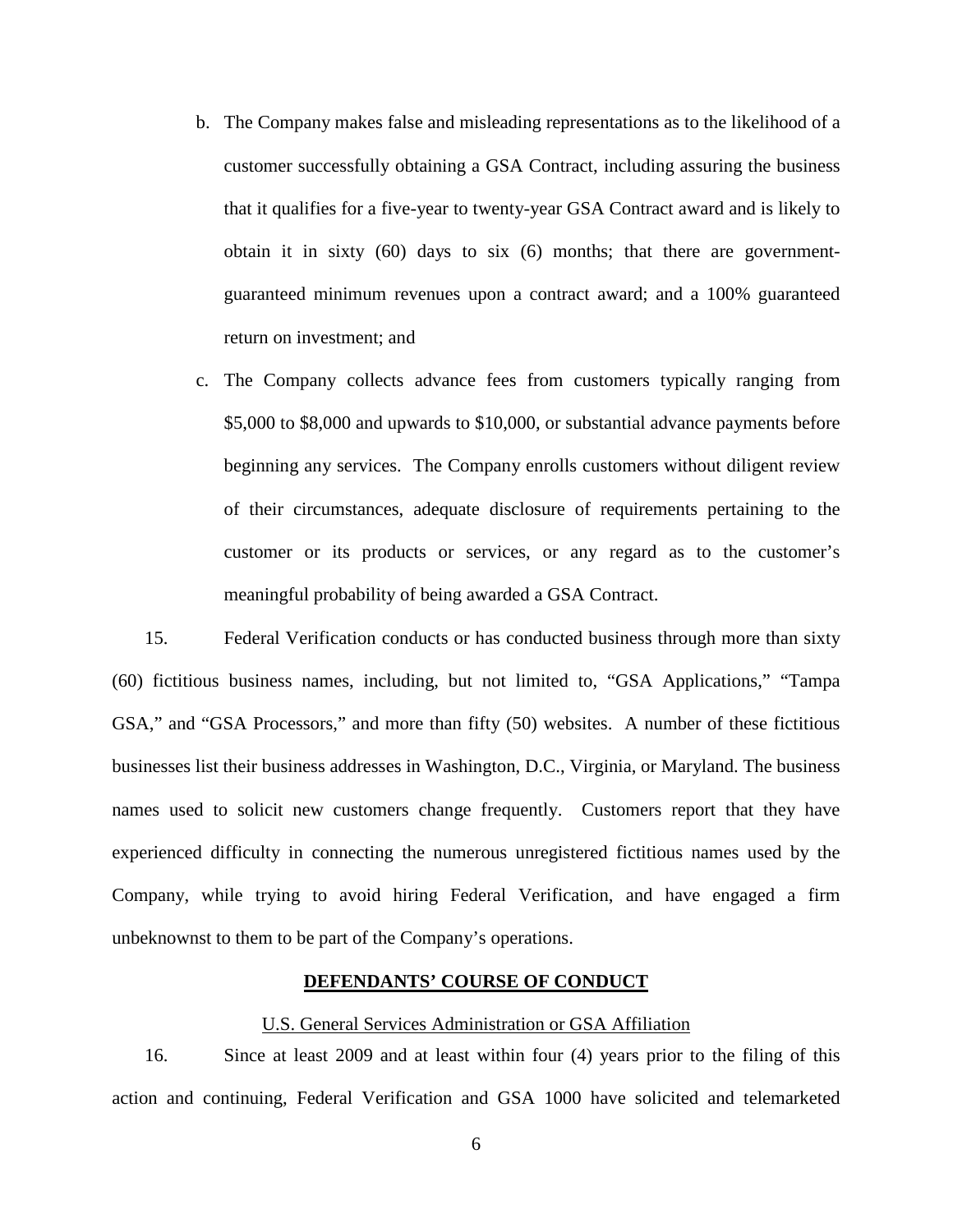businesses to offer GSA application services. Telemarketers capture the attention of prospective customers by claiming to be calling from the GSA, or identifying themselves as affiliated with "GSA Promotional Division," or stating or implying a relationship with the GSA, such as "I am working on a program for the federal government." During these solicitation calls, salespersons ask if the business would benefit from a government contract and then offer them GSA Contracts.

17. In numerous instances, salespersons located in and calling from Oldsmar, Florida falsely identify their location as a Washington D.C., Virginia, or Maryland location to make the offer for a GSA Contract seem more legitimate. By way of example, "GAC Offices (DC)" identifies its address as 1777 I Street, Washington, D.C., and "United Procurement Specialists" identifies its address as 211 N. Union, Suite 100, Alexandria, VA. The company names are frequently changed and salespersons are assigned various aliases and business names to use when selling the services. Emails exchanged between salespersons and businesses contain signature blocks further identifying their title as a "Sr. Federal Procurement Specialist."

18. Numerous websites, over time, have presented Federal Verification services, specifically including "GSA Preview" with logos similar to or at least likely to be confused with the federal government websites. They have been admonished by the GSA for these practices and directed to include a disclaimer on their websites and refrain from implying a relationship with a federal agency. Federal Verification is not part of or affiliated with the GSA.

### False and Misleading Representations as to Customer's Likelihood of Successfully Obtaining a GSA Contract and Generating Revenues

19. Federal Verification and GSA 1000 aggressively sell GSA application services through a sales process typically consisting of two phases: (1) the qualifier call; and (2) the sales closer call and communications, including emails exchanged between the salespersons and the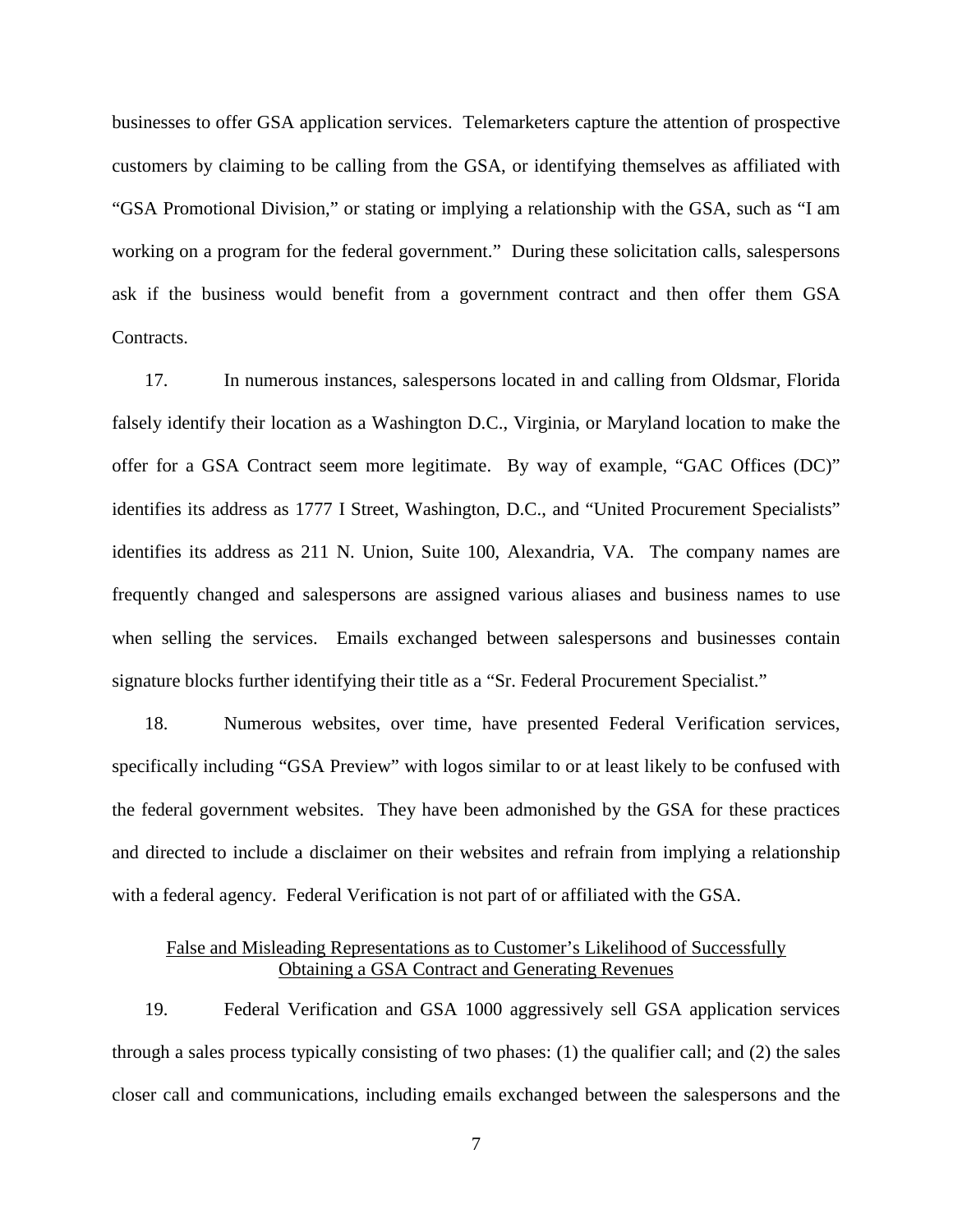businesses. Before the Company begins any work, the customer's payment information is collected to facilitate immediate charge to the customer's credit card or bank account.

20. The qualifiers initiate cold calls to businesses of all types. These cold calls often begin with the qualifiers identifying themselves as GSA, or stating that they are working for GSA or the U.S. government. Callers entice the business by asking if they would be interested in a GSA Contract to increase their revenues, sometimes stating that the average GSA Schedule holder earns \$2 million or more a year. The qualifiers make a very limited inquiry about the business stating they need to ask a few questions to see if the business is qualified. Typically, the qualifiers ask one or more questions, which may include: a) the length of time in business, b) whether revenues exceed \$25,000 for the past two years, c) whether the principals of the business have had any felony charges or have filed bankruptcy; and d) if the business has \$7,500 in its budget to get a GSA Contract. In numerous instances, only a few questions are asked by the qualifiers, so long as the business is asked if it can afford the \$7,500 fee. The qualifier assures the business representative that the business qualifies for a GSA Contract to encourage an appointment with a "GSA specialist" or a "procurement specialist." The qualifier sets the appointment with a person the qualifier identifies as an "expert" with all information to enable the business to make an informed decision on seeking a GSA Contract. The qualifiers may also state that they make sure the business is qualified before they begin the application. The qualifiers receive commission based compensation.

21. During the sales closer call and frequently in follow-up emails and communications, which are sent to businesses to encourage a sale, Federal Verification or GSA 1000 reaffirms that the business qualifies for a GSA Contract. Furthermore, the Company's salespersons make inaccurate claims as to the Company's expertise in obtaining awards for a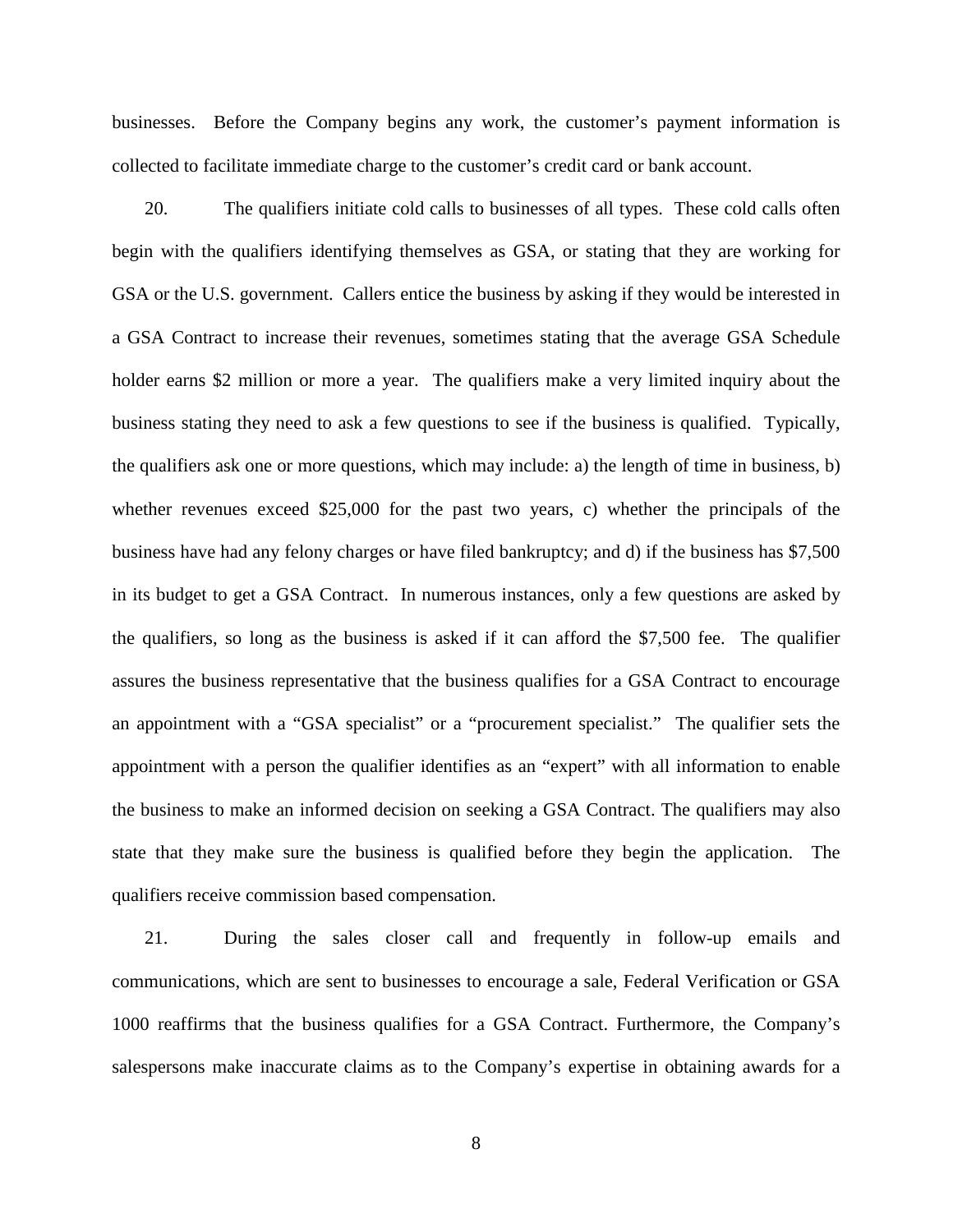GSA Contract, and bold sales claims involving the likelihood of success regarding an award, misrepresentation of timing, potential revenues, GSA Contract term, and exclusivity, including, by way of example, misleading statements that:

- a. the Company has a 97%+ approval rate or a high success rate;
- b. almost all the Company's customers are awarded GSA Contracts;
- c. the business is guaranteed to get a contract; the business has a GSA Contract; or words of similar import;
- d. the Company submits applications to GSA in 30-to-60 days, 60-to-90 days, or some other fairly short time period; similar claims appear on websites, such as the time frame for submittal takes an average of "three to four weeks" for most small companies;
- e. the customer can or will get a GSA Contract in 30 days, 60 days, 90 days, three to four months; or six months depending on the salesperson or the day; similar website claims state a time frame of "two to four months" from submittal to GSA contract;
- f. the government guarantees the business will make money;
- g. the customer will make money, including even before all fees are paid, if the \$2,500 to \$12,000 fee is split over a few months;
- h. the customer will get a "20 year" GSA contract, guaranteed;
- i. the government rotates work among businesses so the customer will obtain a portion of business;
- j. there are only a few slots available;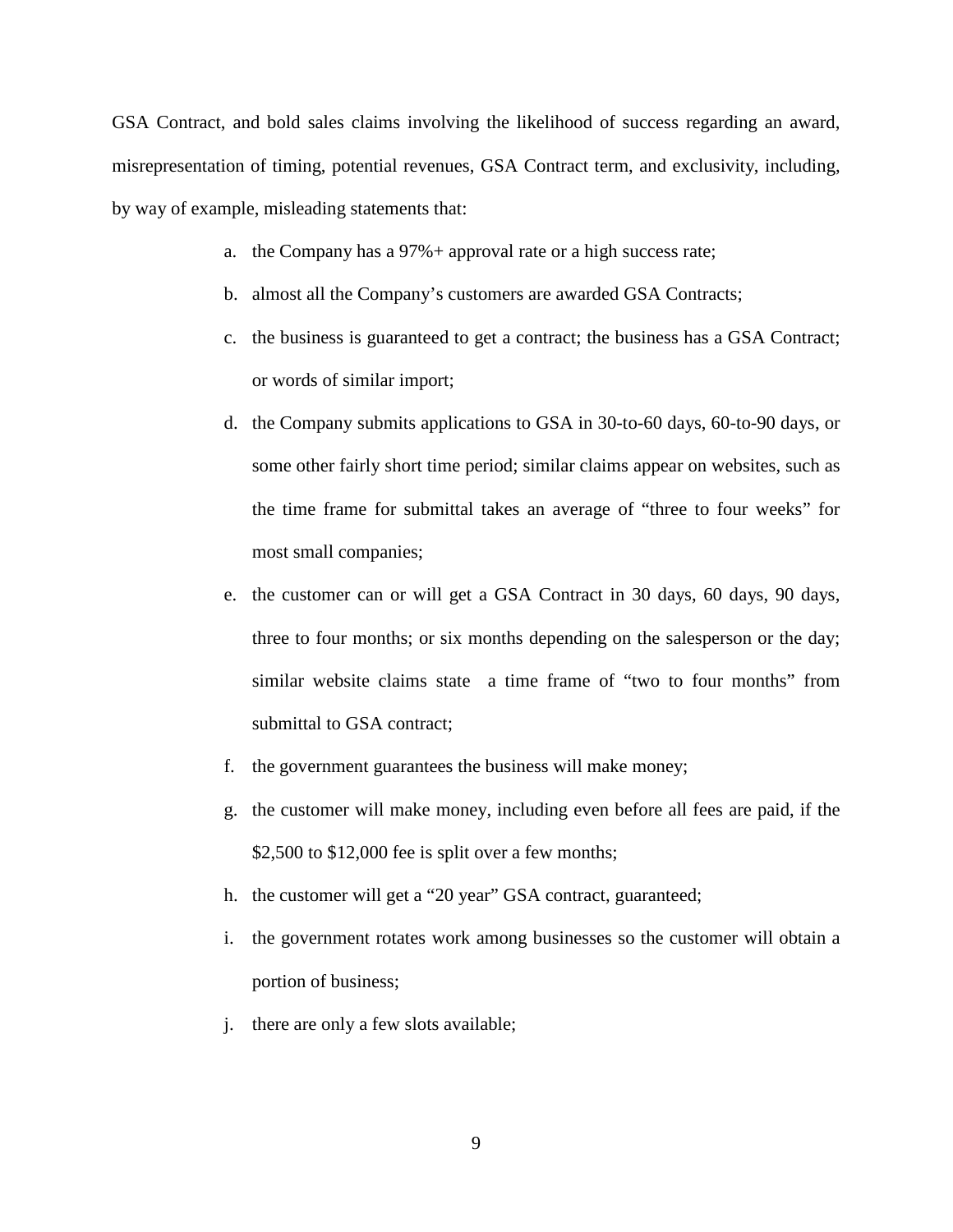- k. the Company makes sure the business is qualified to get on a GSA schedule before the Company would even start the application, and
- l. the Company will give the customer a business reference of another firm that has used their services;

Salespersons or procurement specialists who close the sale are paid a commission.

22. Federal Verification and GSA 1000 make false and misleading statements and cannot substantiate their bold claims; these false and misleading statements include, for example, the following:

- a. the 97%+ approval rate or a high approval rate is false, or misleading at best and cannot be substantiated, and, customers are led to believe that almost all the Company's customers obtain GSA Contracts when, in fact, this is not true;
- b. the time frame represented for GSA application submissions is false, or misleading at best and cannot be substantiated. The time frames promised are not typical for what customers can expect to experience as numerous customers have experienced submission times of several months or years, if at all. Federal Verification has acknowledged to the Attorney General investigators that it typically does not submit applications in 30-60 days or short time periods represented.
- c. the time frame represented for customers to obtain a GSA Contract, from thirty days to six months is false, or misleading at best and cannot be substantiated. The Company does not typically obtain contracts for the few businesses that secure them in the short time represented, nor does the GSA typically process offers in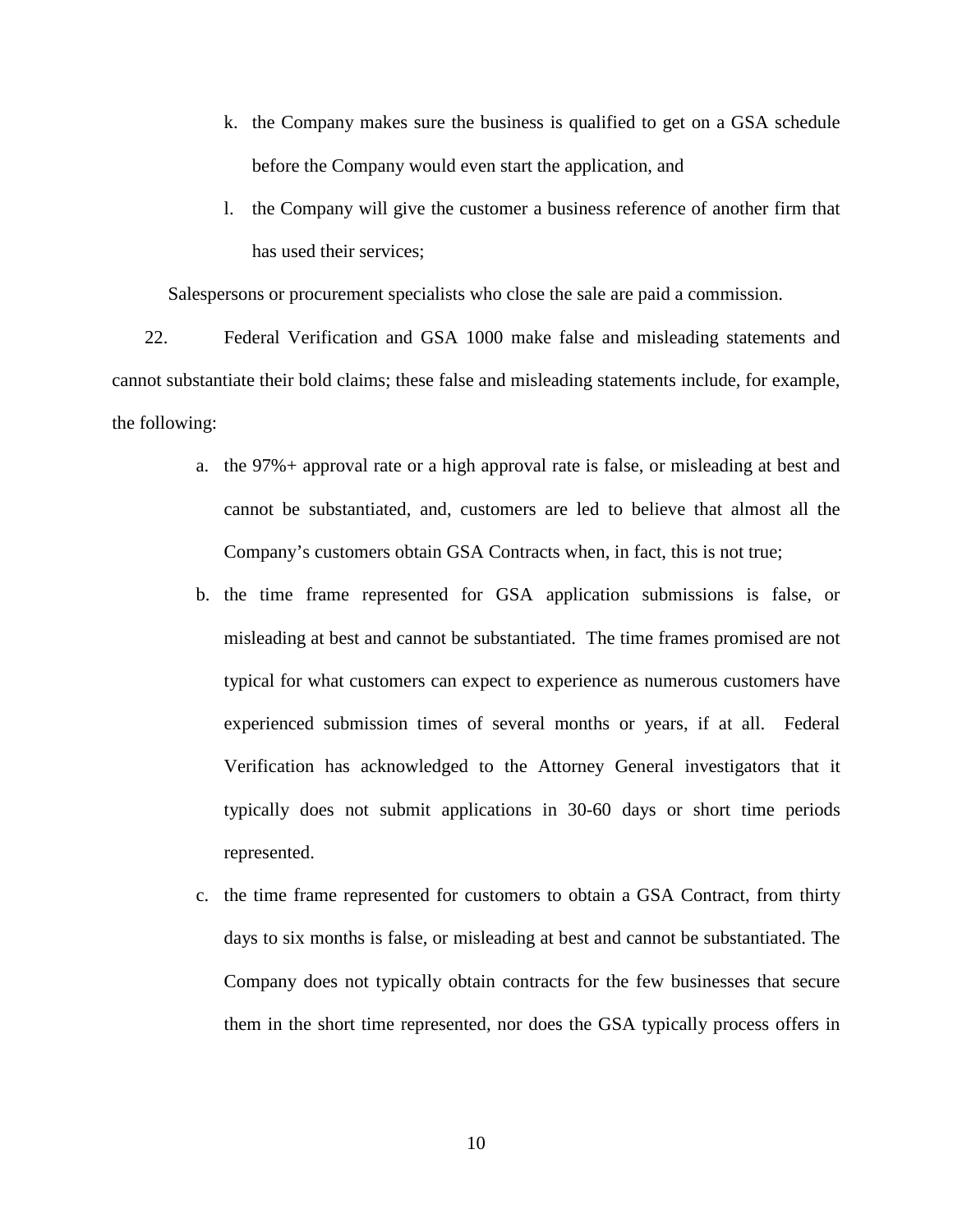such short time frame, due to backlogs at GSA which are known to the Company and have been acknowledged to the Attorney General investigators;

- d. the Company's guarantee of a contract is false and cannot be substantiated, as the GSA Contract is awarded by the U.S. government agency, despite assertions of the Company's affiliations or close connections with GSA;
- e. the promise of Government guarantees of a customer's revenues is misleading inasmuch as the GSA maintains certain specific revenue and reporting requirements for a business to remain a contract holder, which are not disclosed to customers;
- f. a GSA Contract is analogous to a license to do business and in and of itself does not result in award of actual government work and resulting revenues;
- g. GSA does not award 20-year contracts;
- h. GSA does not rotate business among suppliers; exclusive regions are not available;
- i. GSA does not limit suppliers, thus the number of available contract slots is not limited;
- j. statements that a business is qualified to obtain a GSA Contract are misleading and are made without a reasonable basis, without diligence, and without adequate disclosure of award requirements or regard as to customer's meaningful probability of an award;
- k. a business reference, once contacted for verification, has refuted any connection to the company or any firm having assisted them with federal contracting; and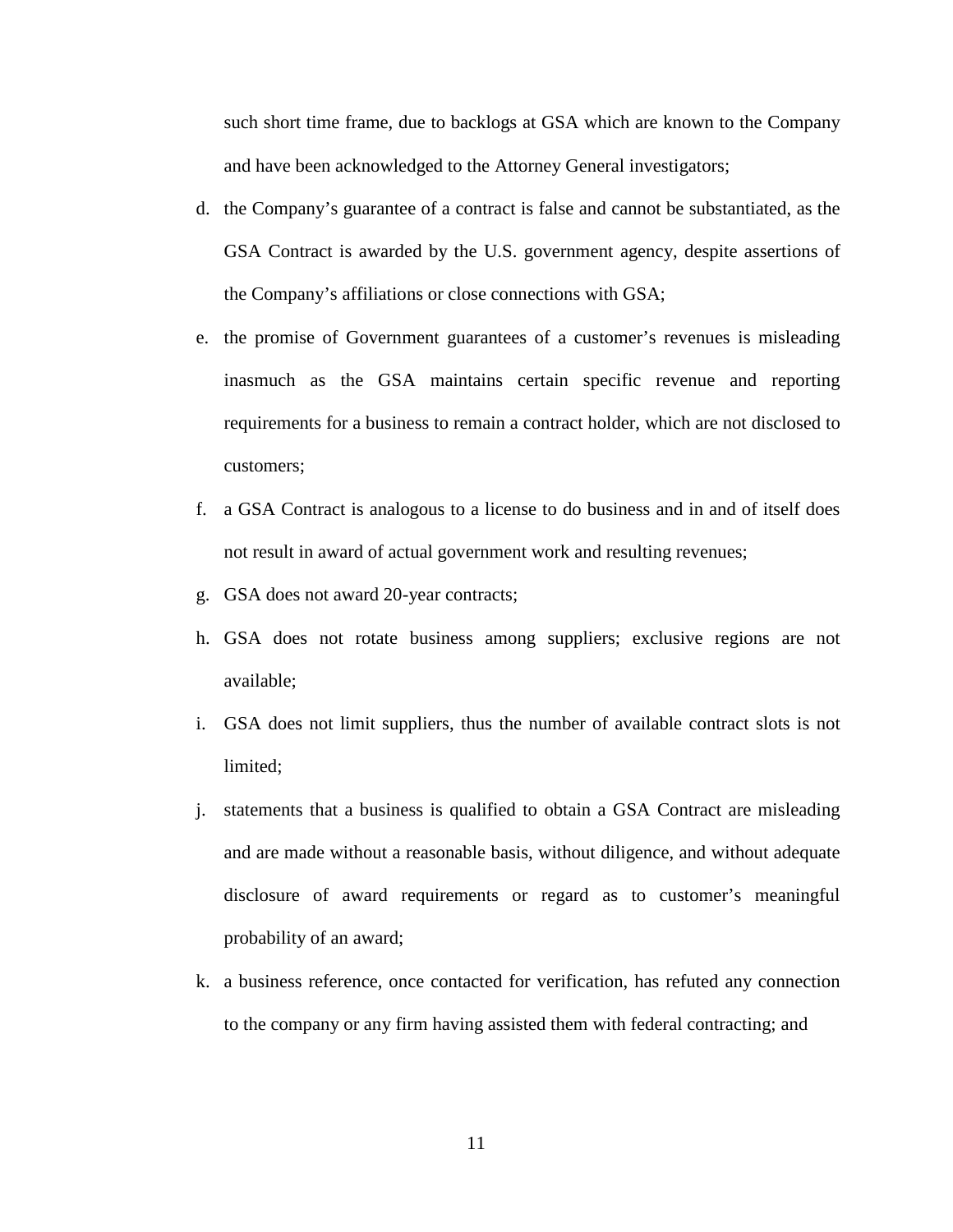l. Federal Verification and GSA 1000 fail to complete and submit applications to GSA for a substantial portion or an overwhelming majority of their customers. An award is not obtained for all customers whose applications are submitted, and the remaining claims are unable to be substantiated as representative of typical experiences a customer can expect.

## Unfair Collection of Advance Fees Without Regard to Business Customer's Meaningful Ability to Obtain Award of a GSA Contract

23. A volume of businesses that were solicited and sold services by the Company did not qualify for an award of a GSA Contract. Salespersons systematically told virtually all the businesses solicited that they would or could obtain a GSA Contract. These businesses were repeatedly assured that they are qualified and would get a GSA Contract by the Company's qualifiers and salespersons during calls and email communications sent to these businesses in an effort to induce the sale, regardless of the type of business or the products or services to be offered for sale to the U.S. government. Federal Verification and GSA 1000 collected and retained significant fees from customers when they knew or should have known that customers had little or no realistic chance of an award of a GSA Contract. By way of example, general construction contractors or home builders were among the businesses solicited and sold services, when Federal Verification and GSA 1000 knew or should have known that GSA Contracts are not awarded to businesses that offer such services. It was common knowledge within Federal Verification that construction contractors or home builders could not qualify for a GSA Contract. Federal Verification solicited these businesses, agreed to perform, and collected fees anyway.

24. Architecture firms, real estate inspectors, janitorial services, plumbing services, information technology services with less than three (3) years' business and financial statements, without limitation, are examples of other businesses unable to obtain a GSA Contract at all or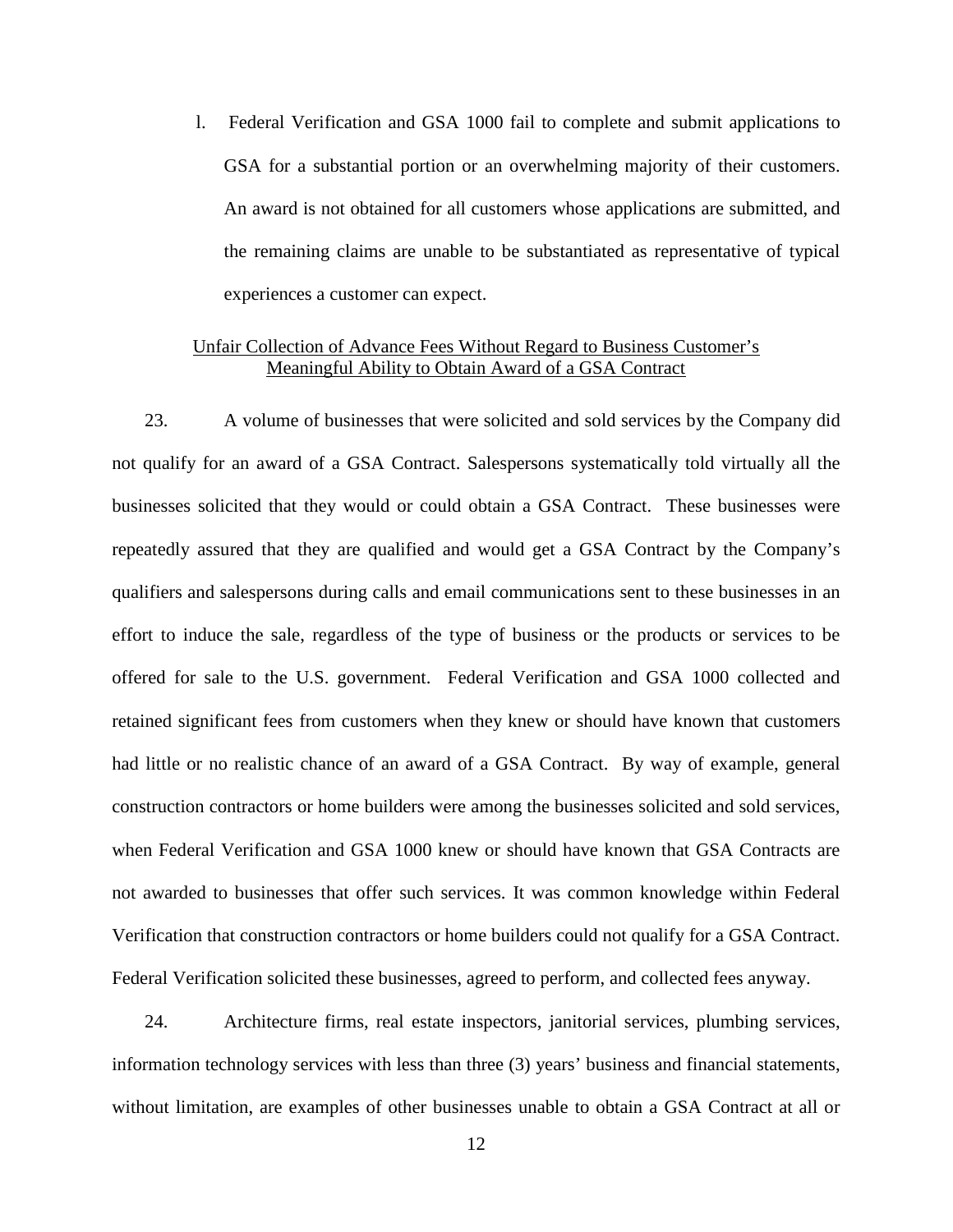under extremely limited circumstances usually tied to offer of other products or services. With the exception of information technology, these types of products and services typically are not the kind the government purchases through a GSA schedule contract, if at all. A number of these types of businesses were manipulated into signing up for GSA application services and paying substantial fees after being given false hope of a GSA Contract.

25. As the Company promoted its purported expertise with GSA contracting, the Company knew or should have known that the U.S. government does not award a GSA Contract for these specific products or services. The culture of the Company is to continue selling to businesses on the prospect of a GSA Contract so they could collect the money based on willful failures to disclose and deliberate misrepresentations.

26. Numerous customers complained to the Attorney General and directly to Federal Verification and GSA 1000 that they have not (1) obtained a GSA Contract; or (2) even had GSA application documents submitted to the GSA for consideration, as represented by the Company it would occur in a matter of a few months. Many customers express great frustration with the failure of Federal Verification to timely and accurately prepare their application as promised, and to submit it to the GSA after several months to more than two (2) years since paying hefty fees. Customers report being deceived and scammed. In a number of instances, customers allege that they later learned from the GSA that they could not have qualified for a GSA Contract from the outset, even after being told by Federal Verification that they qualified for or would get a GSA Contract. Customers also claim that they were not told about key GSA Contract award requirements pertaining to their business or the type of products or services, and, if they had been told, they would not have pursued a GSA Contract or paid the fee. In many known instances, the Company failed to disclose to customers detailed requirements relating to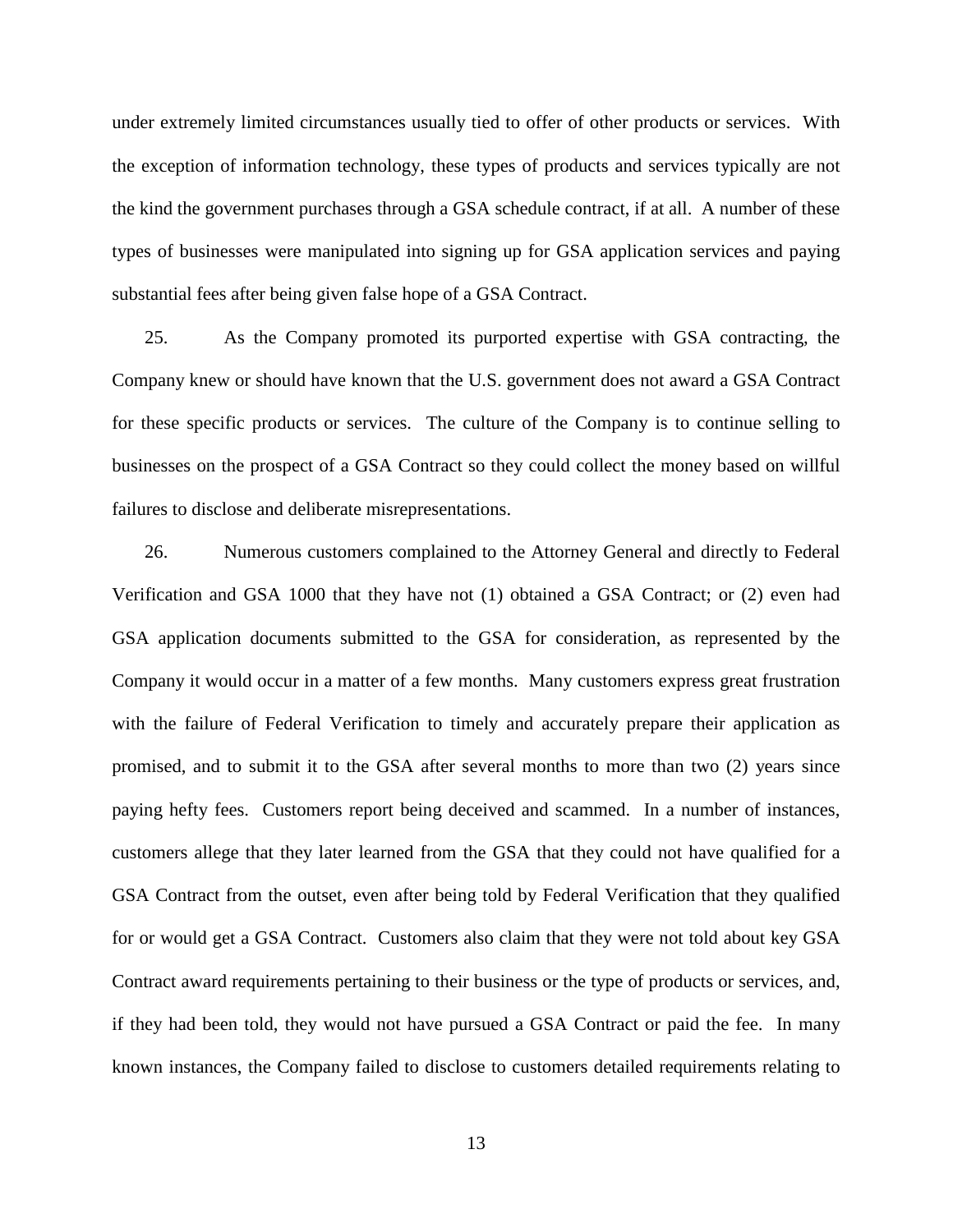the number of documented sales transactions or other necessary documents until well into the process, and after the customer paid the fee. Thus the Company withheld and failed to disclose material information relevant to a customer's informed decision to engage the Company.

### **INDIVIDUAL DEFENDANT SPRECHER**

27. Defendant Sprecher, at all material times hereto, has directly participated in the conduct of Federal Verification and GSA 1000 and the deceptive and unfair acts and practices alleged herein, and further orchestrated, collaborated, and facilitated an operation, which has enabled and facilitated collection of unfair advance fees from numerous businesses enticed to hire these companies for GSA application services on the basis of false or misleading statements, or omissions material to the decision to purchase the services and other unfair acts and practices. Sprecher has been the executive manager and person in control of the operations of Federal Verification and GSA 1000 since at least 2009. Sprecher has the responsibility for hiring and firing the Company's personnel, making key business decisions, approving of advertising, sales claims, sales scripts or instructions, approving of the Company's policies regarding advertising, sales and specifically including sales to businesses which do not qualify to obtain a GSA Contract, billing, customer service, refund policies, and website content for Federal Verification and GSA 1000. Sprecher is identified as a signatory on the Company's bank account in September 2009 and is identified on another Company account as a director in June 2010.

28. Sprecher and a Federal Verification employee have met with the Attorney General's staff. A number of sales representations identified herein were discussed as deceptive and unsubstantiated, specifically, the success claims, therefore putting each person on actual notice that the sales claims are deceptive, but the same or similar claims continued.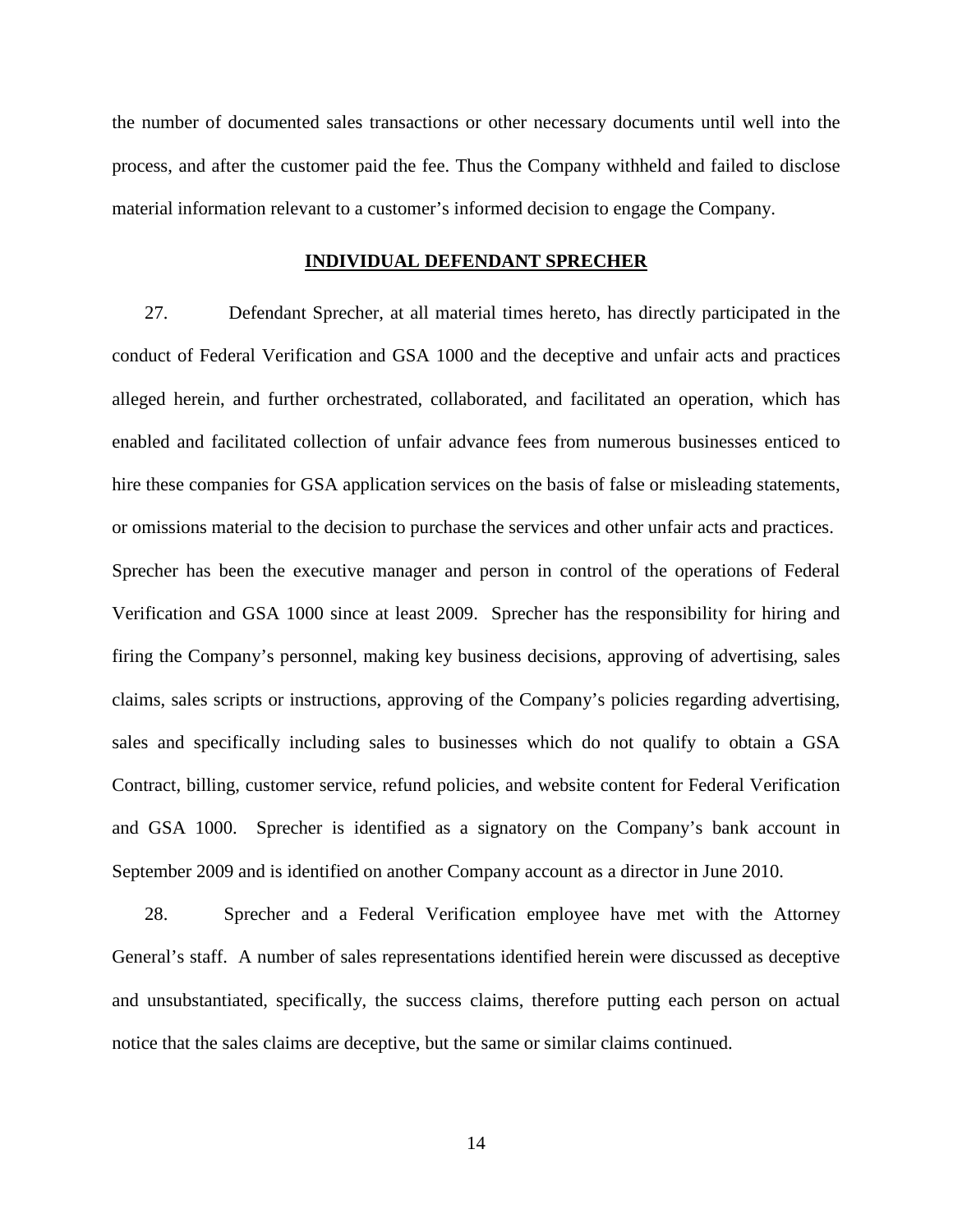29. At all times material hereto, Defendant Sprecher directly participated in the deceptive and unfair conduct of Defendants, Federal Verification and GSA 1000, alleged herein, or directed or controlled the practices and policies of Defendants, Federal Verification and GSA 1000, and had actual or constructive knowledge of the acts and practices alleged herein or exercised a reckless indifference to the conduct of these Defendants as alleged herein.

### **DECEPTIVE AND UNFAIR TRADE PRACTICES CONDUCT VIOLATING CHAPTER 501, PART II, FLORIDA STATUTES**

30. The Attorney General sues Defendants and alleges:

31. Paragraphs 1 through 29 are hereby realleged and incorporated herein by reference, as if fully set forth below.

32. As set forth in paragraphs 1 through 29 above, at all times material, but at least within four (4) years prior to the filing of the Complaint and continuing to the present, Defendants, Federal Verification, GSA 1000, and Sprecher, have engaged in and facilitated a pattern and practice of telemarketing and marketing, offering GSA application services, and Defendants, Federal Verification and GSA 1000, by and through at least dozens of fictitious business names and websites have represented, directly or indirectly, expressly or by implication, that businesses qualify for an award of a GSA Contract and by paying significant advance fees for Defendants' services, businesses will be able to obtain an award of a GSA Contract and generate revenues as a result thereof. Defendants further state that a business is qualified for a GSA Contract without having a reasonable basis for making such a statement and without diligent review and inquiry before unfairly collecting significant advance fees. In truth and fact, in numerous instances in which Defendants, Federal Verification and GSA 1000, have made representations as set forth herein in this paragraph and specifically paragraphs 13, 20, 21, 25, 26 businesses do not qualify for a GSA Contract and, by purchasing Defendants' services, the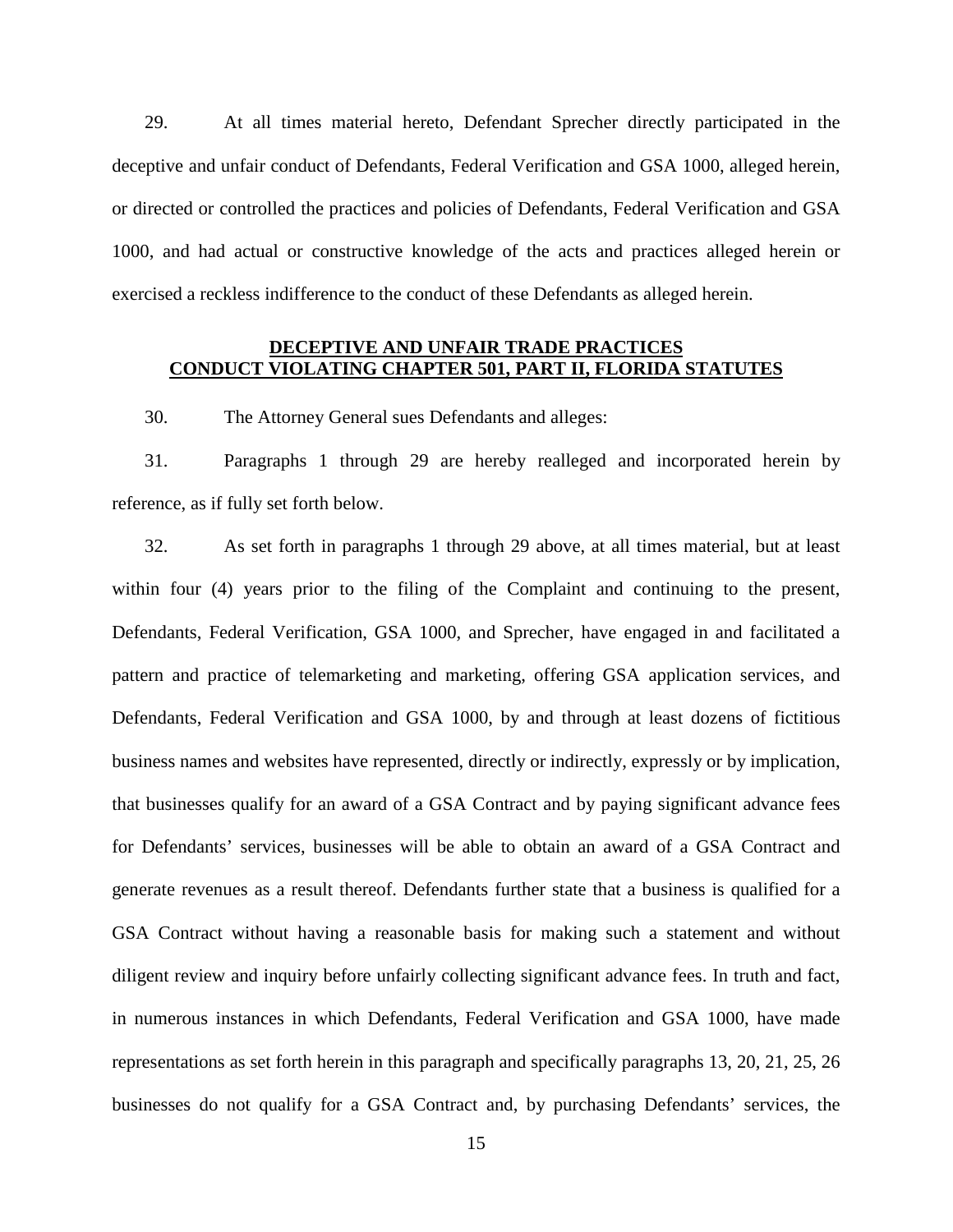businesses are not able to obtain a GSA Contract. In addition, Defendants made or assisted others in making material false statements and misrepresentations to businesses as to their likelihood of success in obtaining a GSA Contract and generating revenues, which led them to engage Defendants to perform the application services. Defendants' representations that businesses qualified and were likely to obtain a GSA Contract are false and misleading and constitute deceptive acts and practices in violation of Section 501.204, Florida Statutes. Thereby, Defendants have committed and are committing acts or practices in trade or commerce which shock the conscience, have engaged in or are engaging in representations, acts, practices, or omissions in trade or commerce which are material and which are likely to mislead consumers acting reasonably under the circumstances; and have engaged in or are engaging in acts or practices that are likely to cause substantial injury to consumers which are not reasonably avoidable by consumers themselves or outweighed by countervailing benefits to consumers or competition. Thus, Defendants have engaged in and continue to engage in unfair, or deceptive or unconscionable acts or practices in the conduct of any trade or commerce in violation of Section 501.204(1), Florida Statutes.

33. Defendants willfully engaged in and continue to engage in deceptive and unfair acts and practices in that Defendants knew or should have known that the methods, acts or practices alleged herein were and are unfair, or deceptive, or unconscionable or prohibited by law. Defendants knew or should have known the offending practices alleged herein were deceptive, including through being advised of such by the Attorney General, through receiving transmission of numerous complaints and supporting documentation from the Attorney General, through receiving correspondence from the GSA including documentation rejecting customer offers as not qualified for a GSA Contract, and Defendants' own employees acknowledging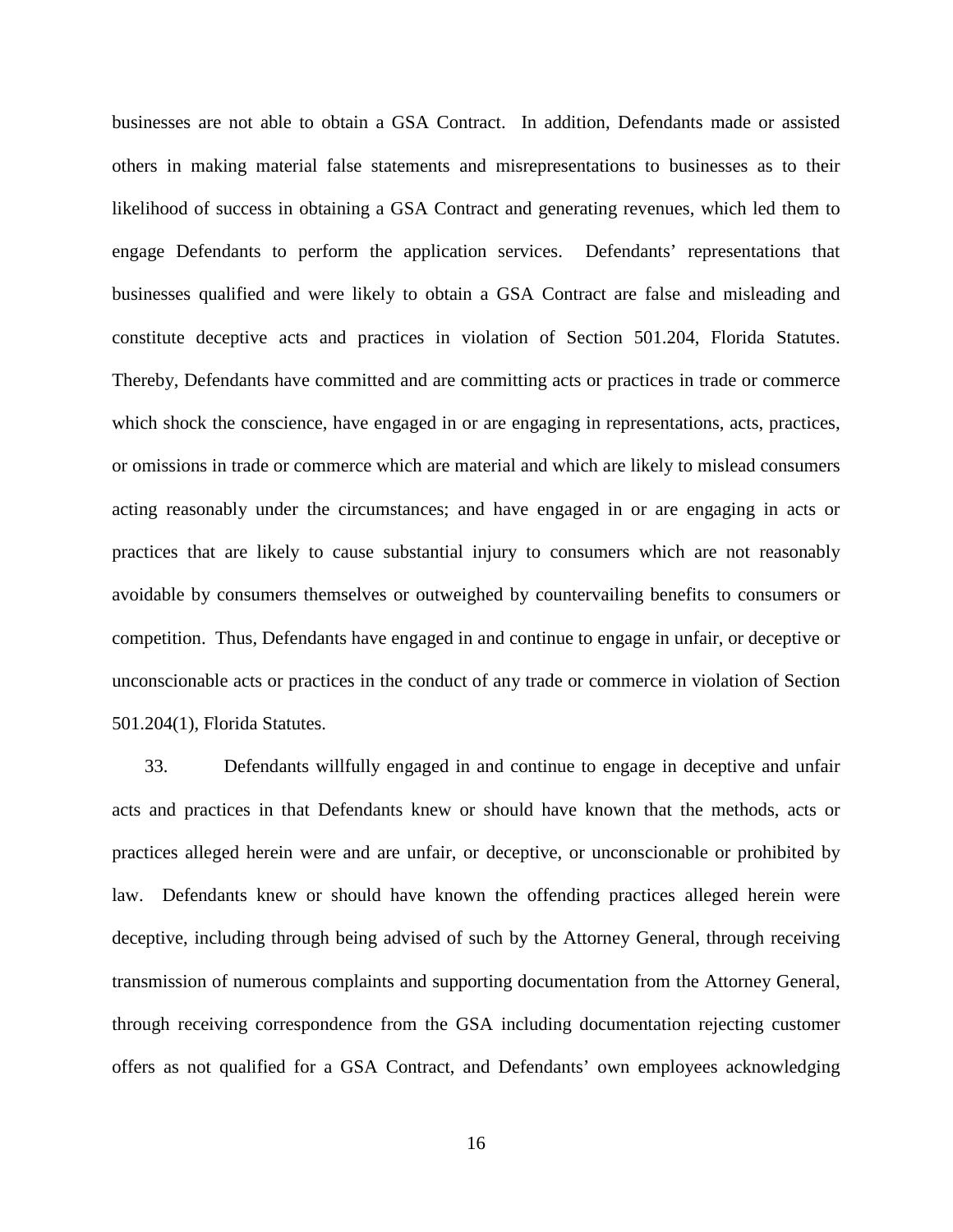before Defendants' managers, including Sprecher, that (1) customers' offers to obtain an award of a GSA Contract are not typically submitted to GSA within 30-60 days or the short time represented; and (2) GSA typically does not approve and award a GSA Contract within a few months, or within six (6) months after an offer is submitted, as often GSA has backlogs. Despite such acknowledgments, the representations or similar continued to be made by Federal Verification or GSA 1000.

34. As set forth above and in paragraphs 1 through 29, and paragraphs 31, 32, and 33 herein, Defendants have engaged in deceptive and unfair acts and practices in trade or commerce, in violation of Section 501.204(1), Florida Statutes.

35. Unless Defendants are permanently enjoined from engaging further in the acts and practices alleged herein, the continued activities of Defendants will result in irreparable injury to the public for which there is no adequate remedy at law.

#### **PRAYER FOR RELIEF**

**WHEREFORE**, Plaintiff, Office of the Attorney General, State of Florida, Department of Legal Affairs, respectfully requests this Court to:

1. Grant a temporary and permanent injunction against Defendants and their officers, agents, servants, employees, attorneys and those persons in active concert or participation with them who receive actual notice of this injunction, prohibiting such persons from, as specifically alleged above and any similar acts and practices and specifically enjoining Defendants, as follows:

> A. Prohibiting Defendants from telemarketing or soliciting and directly or indirectly engaging new customers until further Order of this Court; and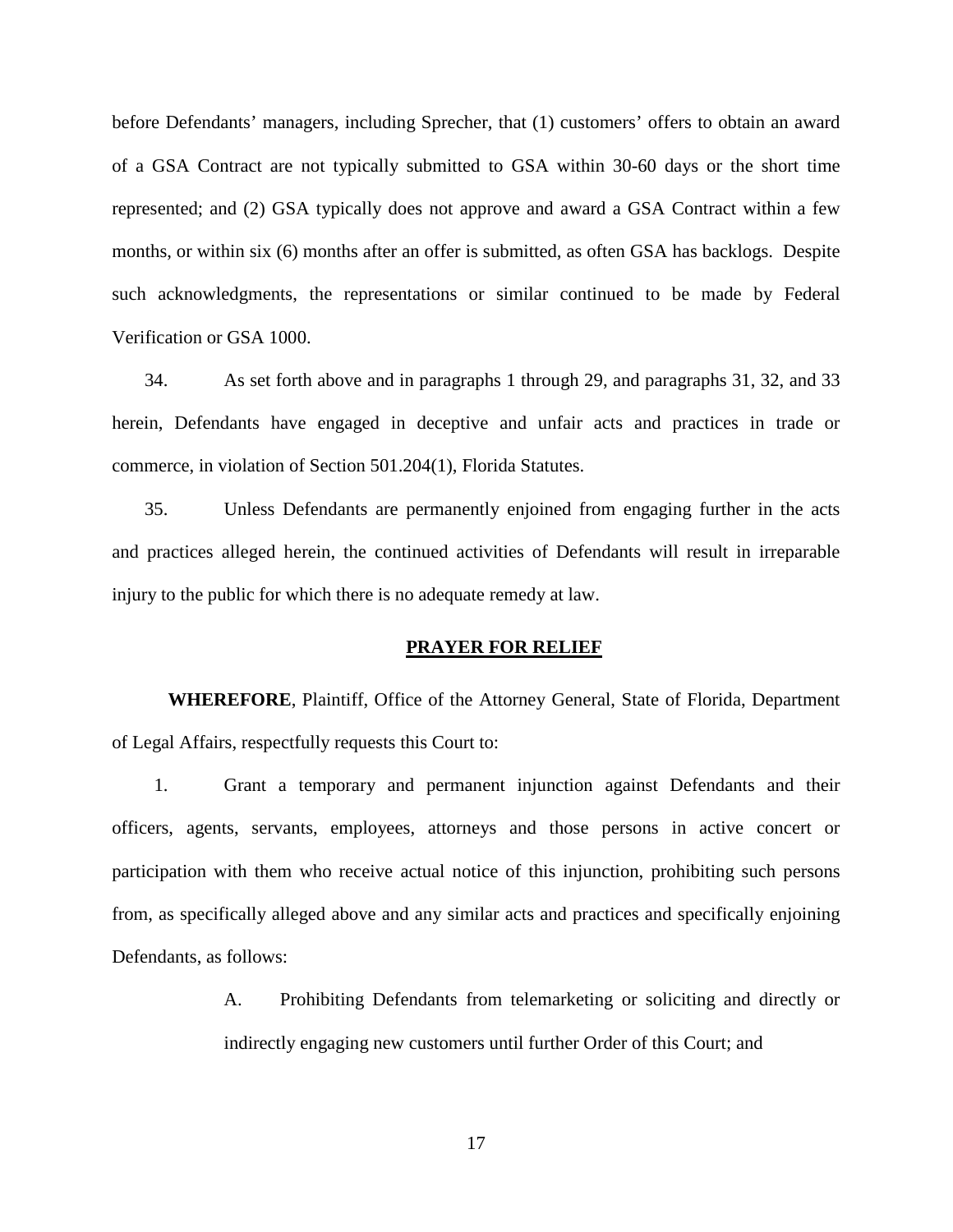B. Prohibiting Defendants from destroying, mutilating, concealing, altering, transferring, conveying, encumbering, or disposing of, in any manner, any property or information which has any connection to the operations of Defendants.

2. Appoint a temporary receiver for Defendants, Federal Verification Co., Inc. and GSA 1000, LLC, pursuant to Section 501.207(3), Florida Statutes, until further Order of the Court, to enable the temporary receiver to submit a preliminary report on Defendants' operations to the Court; or, in the alternative, appoint a monitor to report on Defendants' operations until further Order of the Court or for a thirty (30) day period, or such time period set by the Court to enable the monitor to submit a preliminary report to the Court.

3. Award such equitable or other relief as is just and appropriate pursuant to Section 501.207(3), Florida Statutes, including but not limited to restitution to customers, in accordance with Section 501.207(3), Florida Statutes.

4. Award disgorgement of all revenues and all interest or proceeds derived therefrom by Defendants as a result of transactions with customers, generated as a result of the unconscionable, unfair, or deceptive practices as set forth in this complaint, to be paid to the Attorney General for deposit into the General Revenue Fund.

5. Assess against Defendants civil penalties in the amount of Ten Thousand Dollars (\$10,000.00) pursuant to Section 501.2075, Florida Statutes, or Fifteen Thousand Dollars (\$15,000.00) in cases involving senior citizens or handicapped persons, pursuant to Section 501.2077(2), Florida Statutes, for each violation of Chapter 501, Part II, Florida Statutes.

6. Impose reasonable restrictions on the future activities of Defendants.